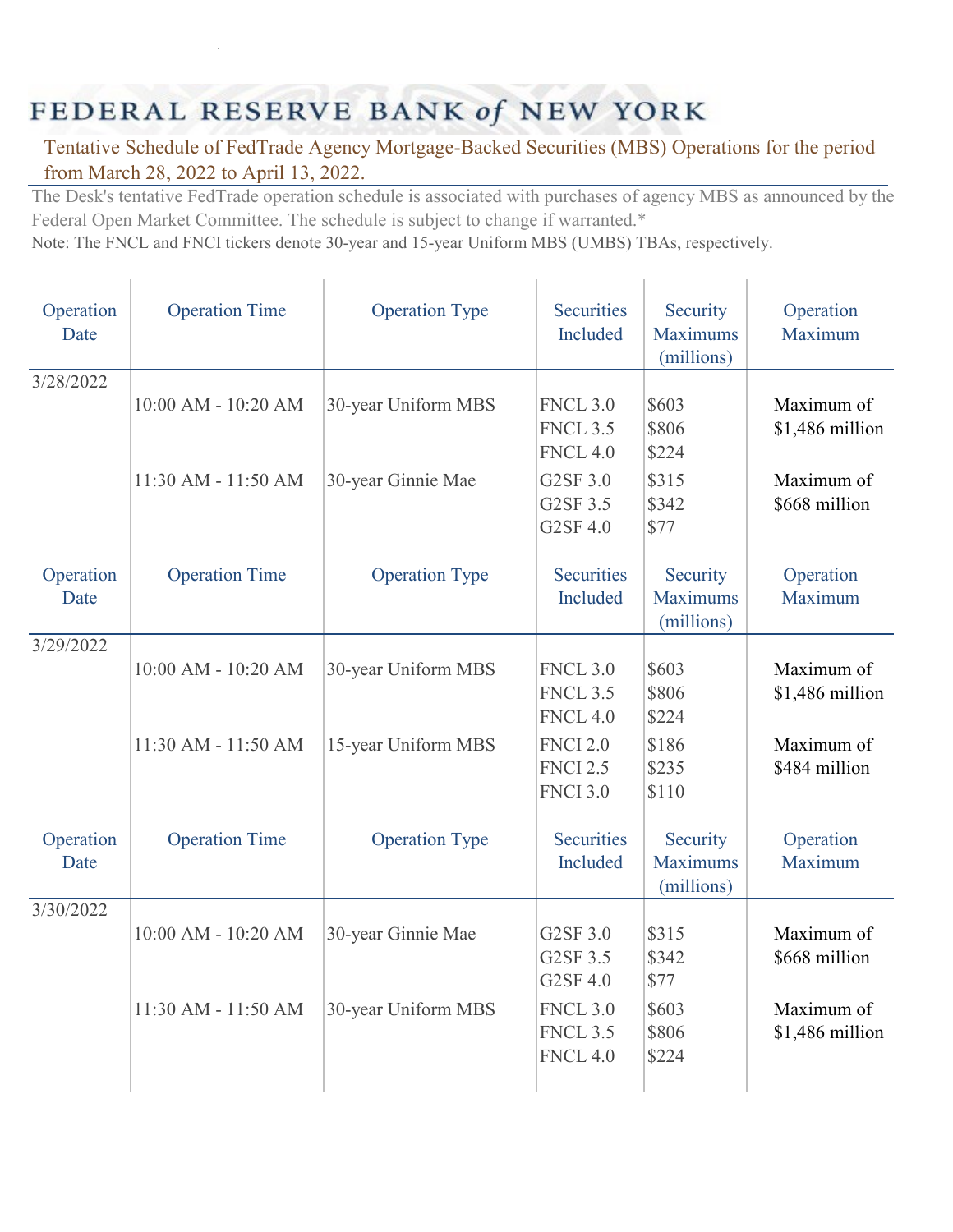| Operation<br>Date | <b>Operation Time</b>   | <b>Operation Type</b> | <b>Securities</b><br>Included                         | Security<br><b>Maximums</b><br>(millions) | Operation<br>Maximum          |
|-------------------|-------------------------|-----------------------|-------------------------------------------------------|-------------------------------------------|-------------------------------|
| 3/31/2022         | 10:00 AM - 10:20 AM     | 30-year Uniform MBS   | <b>FNCL 3.0</b><br><b>FNCL 3.5</b><br><b>FNCL 4.0</b> | \$603<br>\$806<br>\$224                   | Maximum of<br>\$1,486 million |
|                   | 11:30 AM - 11:50 AM     | 15-year Uniform MBS   | <b>FNCI 2.0</b><br><b>FNCI 2.5</b><br><b>FNCI 3.0</b> | \$186<br>\$235<br>\$110                   | Maximum of<br>\$484 million   |
| Operation<br>Date | <b>Operation Time</b>   | <b>Operation Type</b> | <b>Securities</b><br>Included                         | Security<br><b>Maximums</b><br>(millions) | Operation<br>Maximum          |
| 4/01/2022         | 10:00 AM - 10:20 AM     | 30-year Ginnie Mae    | G2SF 3.0<br>G2SF 3.5<br>G2SF 4.0                      | \$315<br>\$342<br>\$77                    | Maximum of<br>\$668 million   |
| Operation<br>Date | <b>Operation Time</b>   | <b>Operation Type</b> | <b>Securities</b><br>Included                         | Security<br><b>Maximums</b><br>(millions) | Operation<br>Maximum          |
| 4/04/2022         | 10:00 AM - 10:20 AM     | 30-year Uniform MBS   | <b>FNCL 3.0</b><br><b>FNCL 3.5</b><br><b>FNCL 4.0</b> | \$603<br>\$806<br>\$224                   | Maximum of<br>\$1,486 million |
|                   | 11:30 AM - 11:50 AM     | 30-year Ginnie Mae    | G2SF 3.0<br>G2SF 3.5<br>G2SF 4.0                      | \$315<br>\$342<br>\$77                    | Maximum of<br>\$668 million   |
| Operation<br>Date | <b>Operation Time</b>   | <b>Operation Type</b> | <b>Securities</b><br>Included                         | Security<br><b>Maximums</b><br>(millions) | Operation<br>Maximum          |
| 4/05/2022         | $10:00$ AM - $10:20$ AM | 30-year Uniform MBS   | <b>FNCL 3.0</b><br><b>FNCL 3.5</b><br><b>FNCL 4.0</b> | \$603<br>\$806<br>\$224                   | Maximum of<br>\$1,486 million |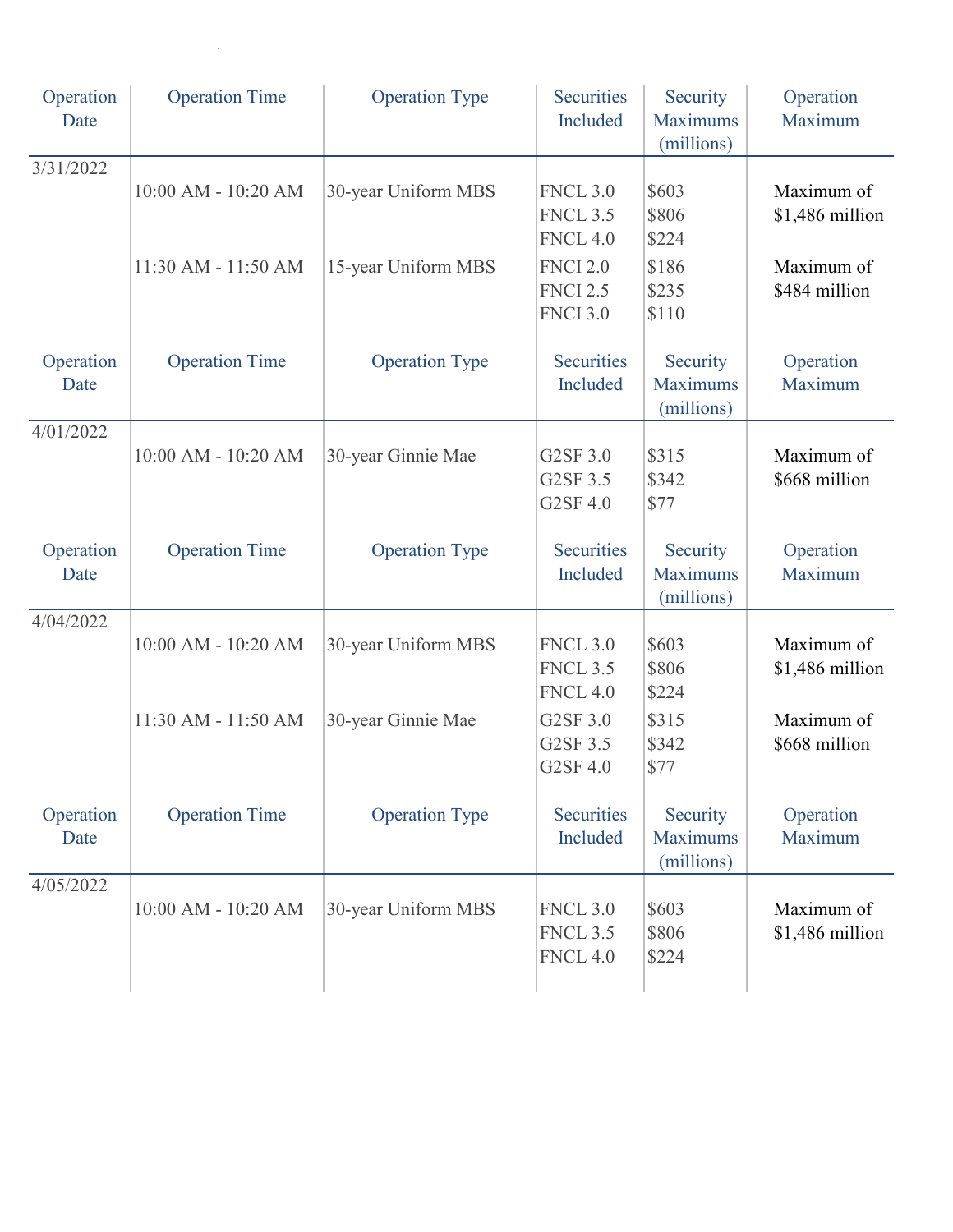| Operation<br>Date | <b>Operation Time</b> | <b>Operation Type</b> | <b>Securities</b><br>Included                         | Security<br><b>Maximums</b><br>(millions) | Operation<br>Maximum          |
|-------------------|-----------------------|-----------------------|-------------------------------------------------------|-------------------------------------------|-------------------------------|
| 4/06/2022         | 10:00 AM - 10:20 AM   | 15-year Uniform MBS   | <b>FNCI 2.0</b><br><b>FNCI 2.5</b><br><b>FNCI 3.0</b> | \$186<br>\$235<br>\$110                   | Maximum of<br>\$484 million   |
|                   | 11:30 AM - 11:50 AM   | 30-year Ginnie Mae    | G2SF 3.0<br>G2SF 3.5<br>G2SF 4.0                      | \$315<br>\$342<br>\$77                    | Maximum of<br>\$668 million   |
| Operation<br>Date | <b>Operation Time</b> | <b>Operation Type</b> | Securities<br>Included                                | Security<br><b>Maximums</b><br>(millions) | Operation<br>Maximum          |
| 4/07/2022         | 10:00 AM - 10:20 AM   | 30-year Uniform MBS   | <b>FNCL 3.0</b><br><b>FNCL 3.5</b><br><b>FNCL 4.0</b> | \$603<br>\$806<br>\$224                   | Maximum of<br>\$1,486 million |
| Operation<br>Date | <b>Operation Time</b> | <b>Operation Type</b> | Securities<br>Included                                | Security<br><b>Maximums</b><br>(millions) | Operation<br>Maximum          |
| 4/08/2022         | 10:00 AM - 10:20 AM   | 30-year Uniform MBS   | <b>FNCL 3.0</b><br><b>FNCL 3.5</b><br><b>FNCL 4.0</b> | \$603<br>\$806<br>\$224                   | Maximum of<br>\$1,486 million |
|                   | 11:30 AM - 11:50 AM   | 30-year Ginnie Mae    | G2SF 3.0<br>G2SF 3.5<br>G2SF 4.0                      | \$315<br>\$342<br>\$77                    | Maximum of<br>\$668 million   |
| Operation<br>Date | <b>Operation Time</b> | <b>Operation Type</b> | <b>Securities</b><br>Included                         | Security<br><b>Maximums</b><br>(millions) | Operation<br>Maximum          |
| 4/11/2022         | 11:30 AM - 11:50 AM   | 30-year Uniform MBS   | <b>FNCL 3.0</b><br><b>FNCL 3.5</b><br><b>FNCL 4.0</b> | \$603<br>\$806<br>\$224                   | Maximum of<br>\$1,486 million |